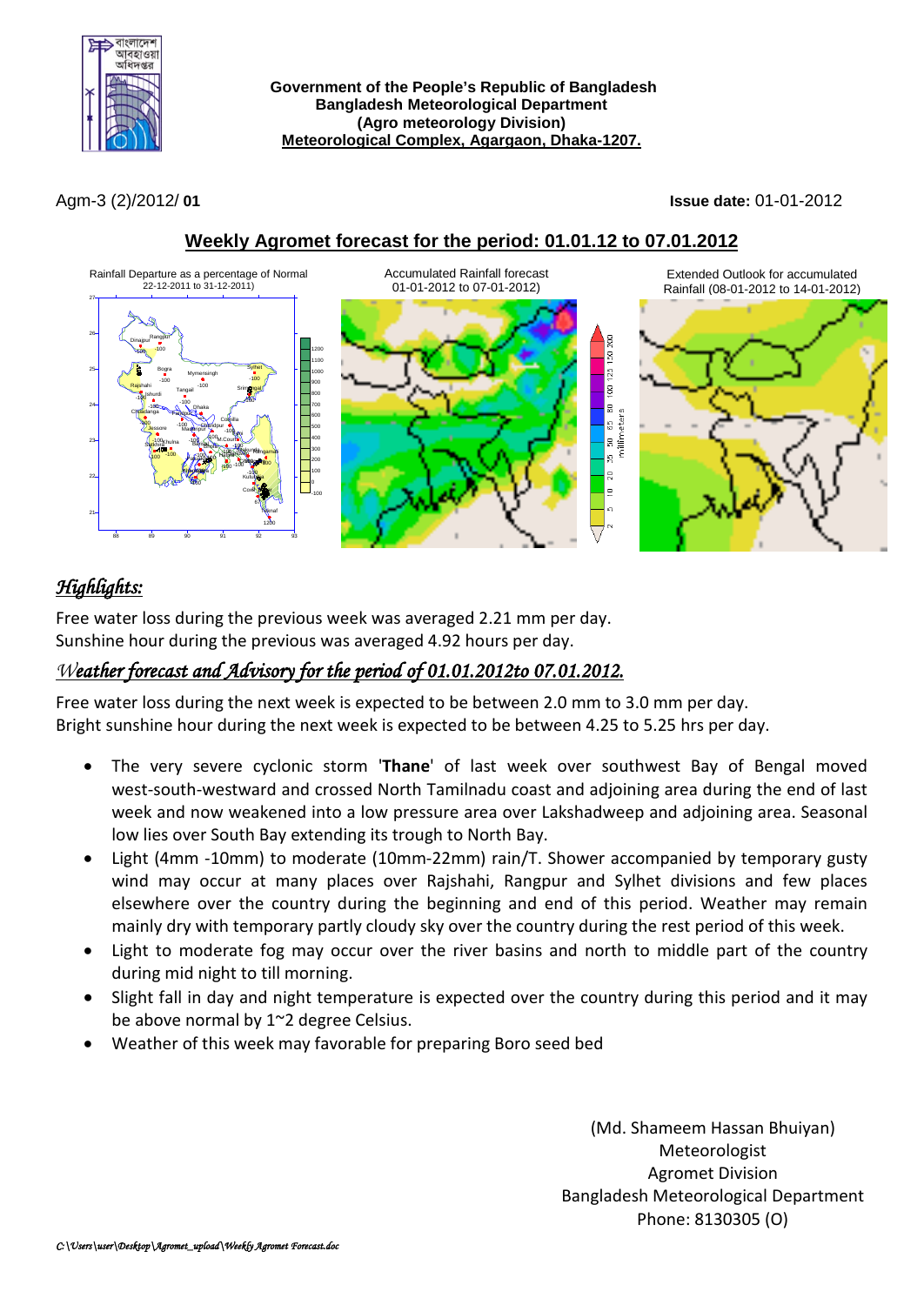## **Bangla Version**

### পর্বাভাস, সময়: ০১-০১-২০১২ থেকে ০৭-০১-২০১২



#### প্ৰধান বৈশিষ্ট্য সমহঃ-

গত সপ্তাহের দৈনিক বাষ্পীভবনের গড় ২.২১ মিঃ মিঃ ছিল। গত সপ্তাহের দৈনিক সর্যকিরণ কালের গড় ৪.৯২ ঘন্টা ছিল।

### আবহাওয়া পুর্বাভাসঃ- ০১-০১-২০১২ইং থেকে ০৭-০১-২০১২ ইং পর্যন্ত।

আগামী সপ্তাহের বাষ্পীভবনের দৈনিক গড মান ২.০ মিঃমিঃ থেকে ৩.০ মিঃমিঃ থাকতে পারে। আগামী সপ্তাহের সূর্যকিরণকালের দৈনিক গড় মান ৪.২৫ ঘন্টা থেকে ৫.২৫ ঘন্টা থাকতে পারে।

- দক্ষিণ পশ্চিম বঙ্গোসাগরে সৃষ্ট প্রবল ঘূর্ণিঝড় "থান" পশ্চিম-দক্ষিণ-পশ্চিম দিকে অগ্রসর হয়ে গত সপ্তাহের শেষের দিকে উত্তর তামিল নাড় উপকূল এবং তৎসংলগ্ন এলাকা অতিক্রম করে এবং বর্তমানে তা দূর্বল হয়ে লঘু চাপে পরিনত হয়ে লাক্ষ্যাদ্বীপ এবং তৎসংলগ্ন এলাকায় অবস্থান করছে। দক্ষিণ বঙ্গোপসাগরে অবস্থানরত লঘু চাপটির বর্ধিতাংশ উত্তর বঙ্গোপসাগর পর্যন্ত বিস্তৃত।
- এ সপ্তাহের প্রারম্ভে এবং শেষের দিকে রাজশাহী, রংপুর এবং সিলেট বিভাগের অনেক স্থানে এবং দেশের অন্যত্র কিছু কিছু স্থানে অস্থায়ী দমকা হাওয়াসহ হাল্কা (৪-১০ মিঃমিঃ) থেকে মাঝারী (১০-২২মিঃমিঃ) ধরণের বৃষ্টি/বজ্র-বৃষ্টি হতে পারে। সপ্তাহের বাকি সময়ে আকাশ অস্থায়ী ভাবে আংশিক মেঘলাসহ সারা দেশের আবহাওয়া প্রধানতঃ শুষ্ক থাকতে পারে।
- মধ্য রাত থেকে সকাল পর্যন্ত দেশের উত্তর থেকে মধ্যাঞ্চল এবং নদী অববাহিকায় হাল্কা থেকে মাঝারী ধরণের কুয়াশা পড়তে পারে।
- এ সপ্তাহের প্রথমার্ধে দিন ও রাতের তাপমাত্রা সামান্য হ্রাস পেতে পারে এবং তা স্বাভাবিক তাপমাত্রা অপেক্ষা ১-২° সেঃ বেশি থাকতে পারে।
- এ সপ্তাহের আবহাওয়া বোরো বীজতলা তৈরির উপযোগী থাকতে পারে।

(মোঃ শামীম হাসান ভূইয়া) আবহাওয়াবিদ পরিচালকের পক্ষে বাংলাদেশ আবহাওয়া অধিদপ্তর, ঢাকা-১২০৭।

#### Short Weather Description, period: 22.12.2011 to 31.12.2011

Weather was mainly dry over the country except Dhaka, Teknaf, Kutubdia, Cox's Bazar during the period. C:\Users\user\Desktop\Agromet\_upload\Weekfy Agromet Forecast.doc